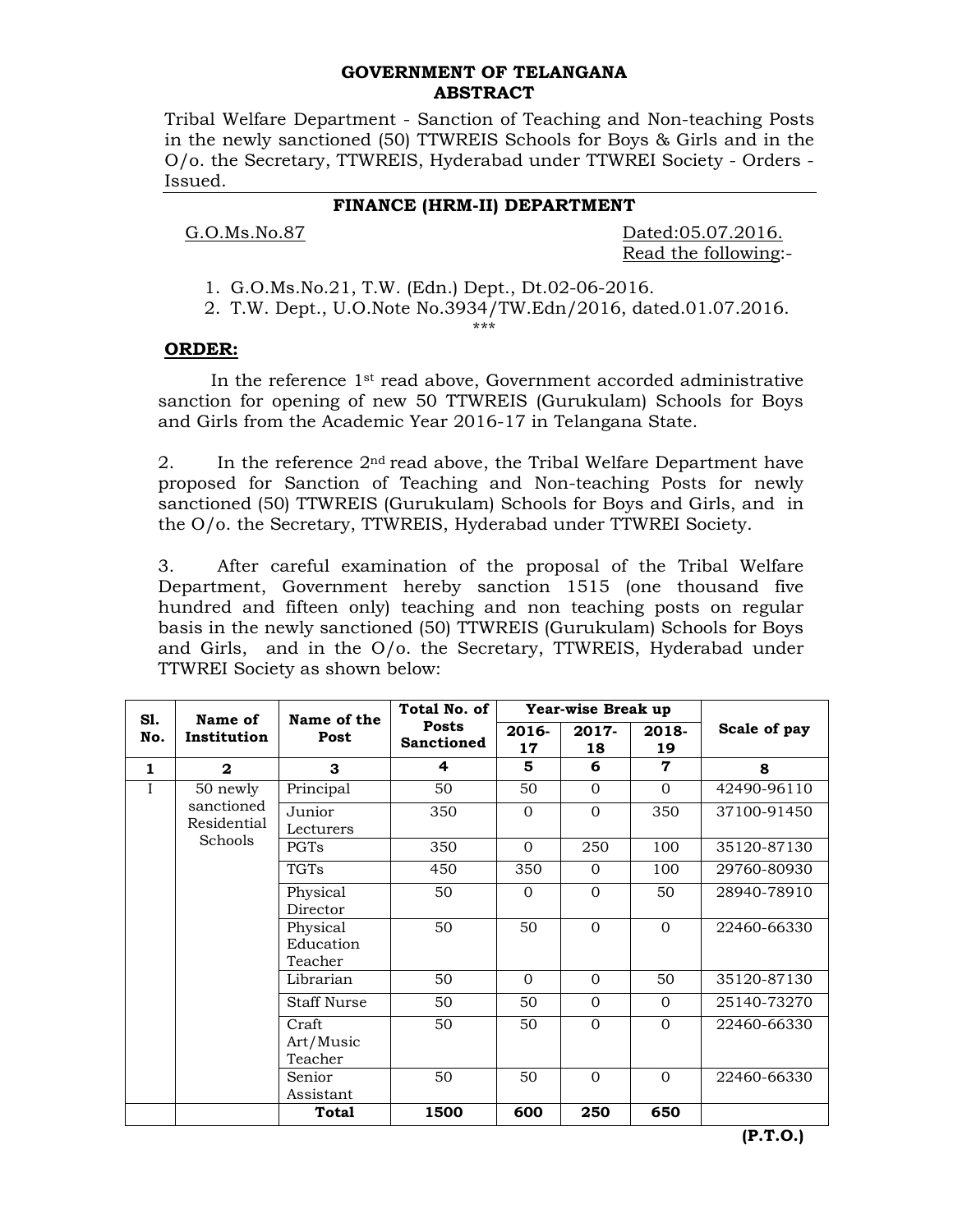| S1.          | Name of<br>Institution    | Name of the<br>Post | Total No.                     | Year-wise Break up |             |             |                 |  |
|--------------|---------------------------|---------------------|-------------------------------|--------------------|-------------|-------------|-----------------|--|
| No.          |                           |                     | of Posts<br><b>Sanctioned</b> | 2016-<br>17        | 2017-<br>18 | 2018-<br>19 | Scale of<br>pay |  |
| $\mathbf{1}$ | $\mathbf{2}$              | 3                   | 4                             | 5                  | 6           | 7           | 8               |  |
|              | $O$ /o. the<br>Secretary, | Additional          |                               |                    | $\Omega$    | $\Omega$    | 66330-          |  |
|              |                           | Secretary           |                               |                    |             |             | 108330          |  |
|              | <b>TTWREIS</b>            | Joint Secretary     | 1                             | $\mathbf{1}$       | $\Omega$    | $\Omega$    | 52590-          |  |
|              | (Head<br>Office)          |                     |                               |                    |             |             | 103290          |  |
|              |                           | Deputy              | 2                             | $\overline{2}$     | $\Omega$    | $\Omega$    | 46060-          |  |
|              |                           | Secretary           |                               |                    |             |             | 98400           |  |
|              |                           | Executive           | $\mathbf{1}$                  | 1                  | $\Omega$    | $\Omega$    | 46060-          |  |
|              |                           | Engineer            |                               |                    |             |             | 98400           |  |
|              |                           | Assistant           | $\overline{2}$                | $\overline{2}$     | $\Omega$    | $\Omega$    | 37100-          |  |
|              |                           | Secretary           |                               |                    |             |             | 91450           |  |
|              |                           | Content             |                               | 1                  | $\Omega$    | $\Omega$    | 35120-          |  |
|              |                           | Manager             |                               |                    |             |             | 87130           |  |
|              |                           | Superintendent      | 3                             | 3                  | $\Omega$    | $\Omega$    | 28940-          |  |
|              |                           |                     |                               |                    |             |             | 78910           |  |
|              |                           | Senior Assistant    | $\overline{4}$                | $\overline{4}$     | $\Omega$    | $\Omega$    | 22460-          |  |
|              |                           |                     |                               |                    |             |             | 66330           |  |
|              |                           | <b>Total</b>        | 15                            | 15                 | 0           | 0           |                 |  |

4. Permission also hereby accorded to outsource the following services in the newly sanctioned 50 TTWREIS (Gurukulam) Schools for Boys and Girls, and in the O/o. the Secretary, TTWREIS, Hyderabad under TTWREI Society as shown below:

|            |                             |                               | Total No. of                 | Year-wise Break up |             |             |  |
|------------|-----------------------------|-------------------------------|------------------------------|--------------------|-------------|-------------|--|
| S1.<br>No. | Name of the<br>Institutions | Name of the<br><b>Service</b> | <b>Services</b><br>Permitted | 2016-<br>17        | 2017-<br>18 | 2018-<br>19 |  |
| T          | 50 newly<br>sanctioned      | <b>ICT</b> Instructor<br>50   |                              | 50                 | 0           | 0           |  |
|            |                             | Junior Assistant /            | 50                           | 50                 | $\Omega$    | $\Omega$    |  |
|            | Residential                 | Data Entry                    |                              |                    |             |             |  |
|            | Schools                     | Operator                      |                              |                    |             |             |  |
|            |                             | Lab Attender                  | 100                          | $\Omega$           | $\Omega$    | 100         |  |
|            |                             | Office Subordinate            | 50                           | 50                 | 0           | 0           |  |
| Н          | $O/O$ . Secretary,          | Junior Assistant /            | $\overline{4}$               | 4                  | $\Omega$    | $\Omega$    |  |
|            | <b>TTWREIS</b>              | Data Entry                    |                              |                    |             |             |  |
|            | (Head Office)               | Operator                      |                              |                    |             |             |  |
|            |                             | Office                        | $\mathfrak{D}_{1}$           | 2                  | $\Omega$    | ∩           |  |
|            |                             | subordinates                  |                              |                    |             |             |  |
|            |                             | Total                         | 256                          | 156                | 0           | 100         |  |

**Outsourcing of Services**

5. The Tribal Welfare Department shall obtain concurrence of Finance (HRM.II) Department before initiating measures to fill up the posts sanctioned in this order, wherever service rules prescribe direct recruitment.

**(Contd...3)**